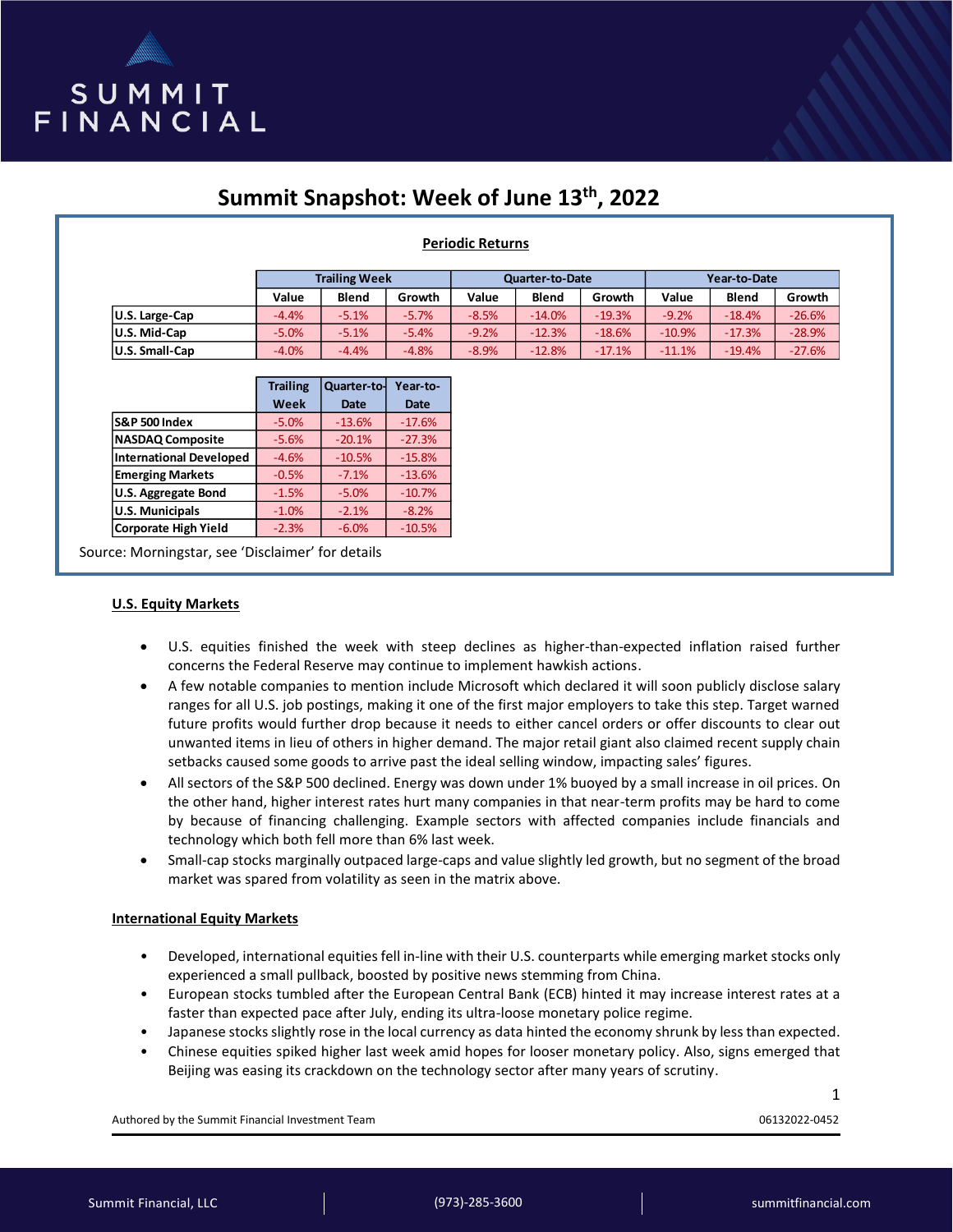## **Credit Markets (Perspectives from our partners at Piton Investment Management)**

- The Treasury yield curve flattened significantly following the unexpected inflation news, with the frontend hit the hardest as one-month bills approached 0.99%.
- Two-year yields jumped as much as 12bps to 2.93%, while the 10-year level climbed 4bps to 3.08%. The spread between the five-year and 30-year briefly inverted as both tenors hover around 3.15%.
- Inflation does not appear to be cooling down any time soon and will continue to place heightened pressure on the Fed's course of action over the next few FOMC meetings. As of today, the market is now pricing three half-point hikes over June, July, and September.
- Corporate investment-grade spreads were modestly tighter on the week by around 5bps.
- Investment grade funds recorded \$2.9 billion of outflows versus \$3.03 billion of outflows the week prior. High yield funds reported \$1.34 billion of inflows versus \$4.77 billion of inflows the week prior.
- Weekly corporate supply exceeded dealers' expectations and totaled around \$33 billion by Friday's close, above the projected range of \$25-\$30 billion.
- Municipal bonds' benchmark yields have steepened around the 7-year tenor as shorter maturities have fallen while longer maturities are higher in a bid for safety as interest rate volatility remains.
- Municipal fund flows reversed course after one week of inflows, losing \$2.1 billion through Wednesday.

## **U.S. Economic Data/News**

- Friday's release of the May Consumer Price Index (CPI) report was the economic focus last week. The report showed that headline inflation was 8.6% higher compared to one year ago and higher than April's 8.3% reading. This was a new 40-year high-water mark, disappointing investors who were anticipating price increases to slow. Core CPI, excluding food and energy, also climbed 6% compared to a year ago.
- Weekly initial jobless claims for the week ended June 4th unexpectedly rose to 229,000, above the Dow Jones estimate and is the highest level since January. However, the four-week moving average remained around its lowest level since 1970.
- The next Federal Open Market Committee meeting will be this week on Tuesday & Wednesday, June 14<sup>th</sup> and 15<sup>th</sup>. Some analysts think Fed Chairman Jerome Powell may surprise markets with a larger than anticipated rate increase of 0.75%, but such a move would be unlikely as it would be a departure from the central bank's actions thus far this year. Even if a three-quarter percentage point hike doesn't happen this week, it will likely still be in the discussion in July's FOMC meeting as well.

## **International Economic Data/News**

- The ECB lowered its economic growth outlook and raised its projection for inflation. The central bank expects inflation to accelerate to 6.8% in 2022, fall back to 3.5% in 2023, and fall further to 2.1% in 2024. Notably, this implies a level of inflation above 2% for at least three years. The bank also expects the European economy to expand by 2.8% this year before slowing to a 2.1% expansion rate next year. These forecasts help justify why it's planning a future interest rate hike to its key deposit rate, currently at -0.5%.
- Japan's producer prices' rate of increase in May showed a 9.1% increase compared to one year ago. This is lower than a similar reading in April of 9.8%, suggesting that some governmental efforts to ease the pain of higher prices, including fuel subsidies, had an effect. That said, government officials voiced concerns about the rapid weakening of the yen. They plan to carefully monitor the situation at present.
- China's regulators are ceasing various efforts into several individual companies. DiDi Global's ride-hailing app will soon be restored to mobile app stores. Additionally, the initial public offering looks to be back on schedule for the Ant Group after it was scratched in 2020 following comments made by founder Jack Ma.
- Chinese exports grew at a double-digit pace in an encouraging sign for the world's second biggest economy as factories restarted and supply chains' issues subsided after authorities relaxed some COVIDrelated restrictions in Shanghai. Imports also expanded for the first time in three months in May. China's trade surplus rose to \$78.8 billion last month, up from \$51.1 billion in April.

Authored by the Summit Financial Investment Team 06132022-0452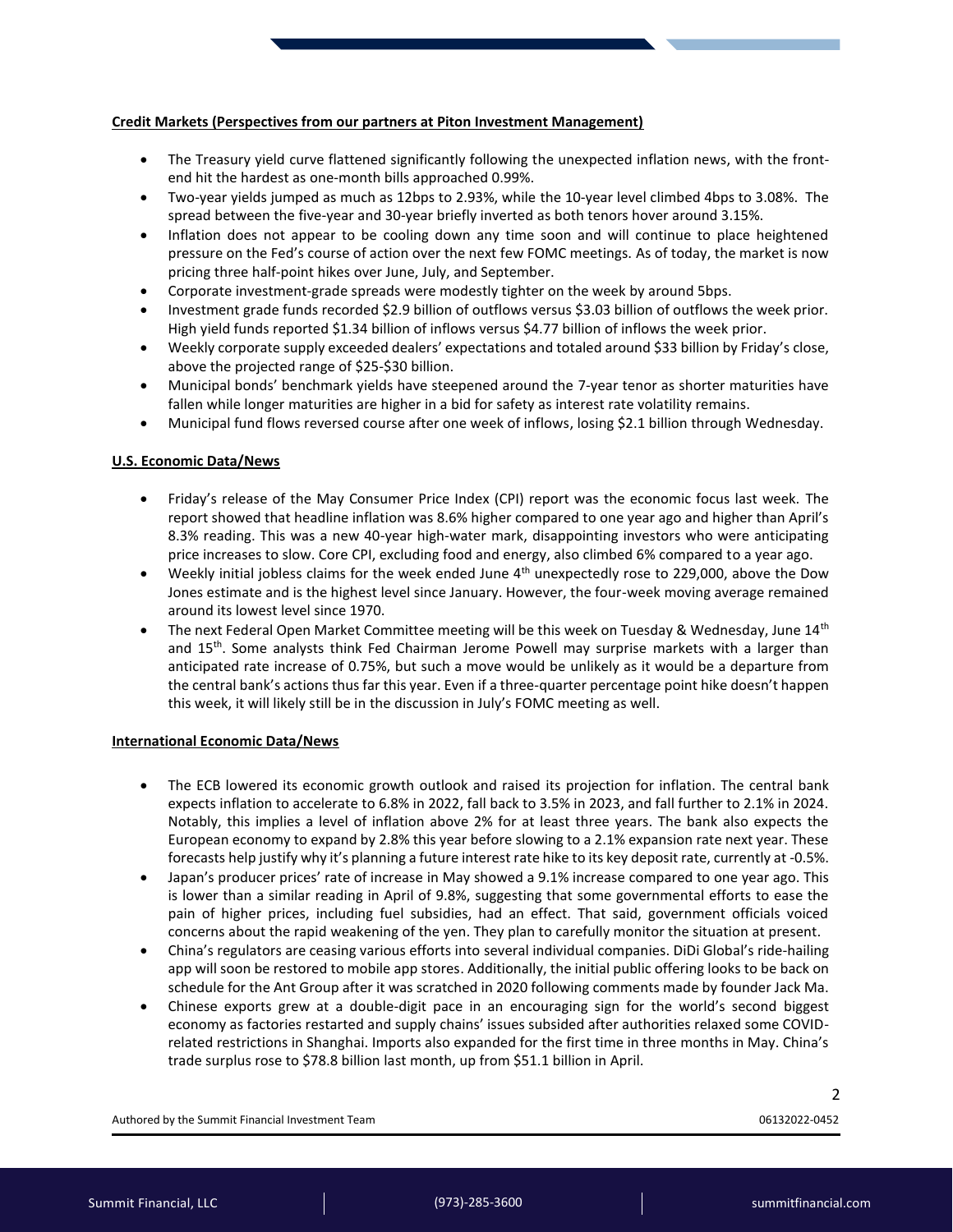#### **Odds and Ends**

- The average price of regular unleaded gasoline reached \$5 per gallon on Friday night according to Oil Price Information Service. The summer, laden with travel, is not expected to ease short-term demand for the fossil fuel. Gas prices skyrocketed following Russia's invasion of Ukraine in February as various consumers, including traders, shippers, and financiers shunned Russian oil supplies. State average gas prices per gallon ranged from as low as \$4.80 in southeastern states to as high as \$6.43 in western states along the Pacific according to American Automobile Association (AAA). President Biden may meet with leaders in the Middle East later this month to address these rising gasoline prices.
- On Friday, the FDA released a staff review indicating that two doses of Moderna's COVID-19 vaccine were generally safe and effective in children ages 6 months through 5 years old. Three doses of the Pfizer and BioNTech SE vaccine were also found to effective at preventing symptomatic disease in children aged 6 months to 4 years old according to U.S. health regulators. The FDA could make a formal decision this week whether to authorize the two vaccines for use among young children. The organization initially stated there were no new safety concerns using the vaccine in young children compared with the older age groups.
- More than a dozen former McDonald's restaurants reopened in Moscow under a new brand and ownership aimed at displaying Russia's resiliency to weather sanctions. The new brand, called "Vkusno & tochka" which translates to "Tasty & that's it", is owned by Siberian businessman Alexander Govor and uses a marketing campaign to convince Russians that the new chain's burgers are as good as the American version. The reopening provides a platform for Russian officials to highlight what they say is the country's ability to pull through the recent political tensions and remain a leading global nation. Govor agreed to buy all Russian McDonald's locations and keep their current employees on payroll for at least two years. He made his money in mining and oil refinery before exploring the fast-food industry.

## **Resource of the week:**

- This episode of *Bloomberg's Masters in Business* podcast features a conversation between host Barry Ritholtz and Mark Mobius, known as the "Godfather of Emerging Markets". Mark has spent more than 40 years working in and traveling throughout developing economies. Prior to launching the eponymous Mobius Capital Partners in 2018, he served as executive chairman of Franklin Templeton Investments' emerging markets group, which he helped to grow from \$100 million across six markets to more than \$40 billion in 70 countries. He has a Ph.D. in economics from MIT and has authored 12 books. Please enjoy this interesting episode to hear more from an experienced investor who's navigated a challenging area of the market.
- **Podcast link**: [https://www.bloomberg.com/news/audio/2022-06-10/mark-mobius-on-emerging](https://www.bloomberg.com/news/audio/2022-06-10/mark-mobius-on-emerging-market-funds-podcast-l48ng5lf)[market-funds-podcast-l48ng5lf](https://www.bloomberg.com/news/audio/2022-06-10/mark-mobius-on-emerging-market-funds-podcast-l48ng5lf)

Sources: The WSJ, T. Rowe Price Global Markets Weekly Update